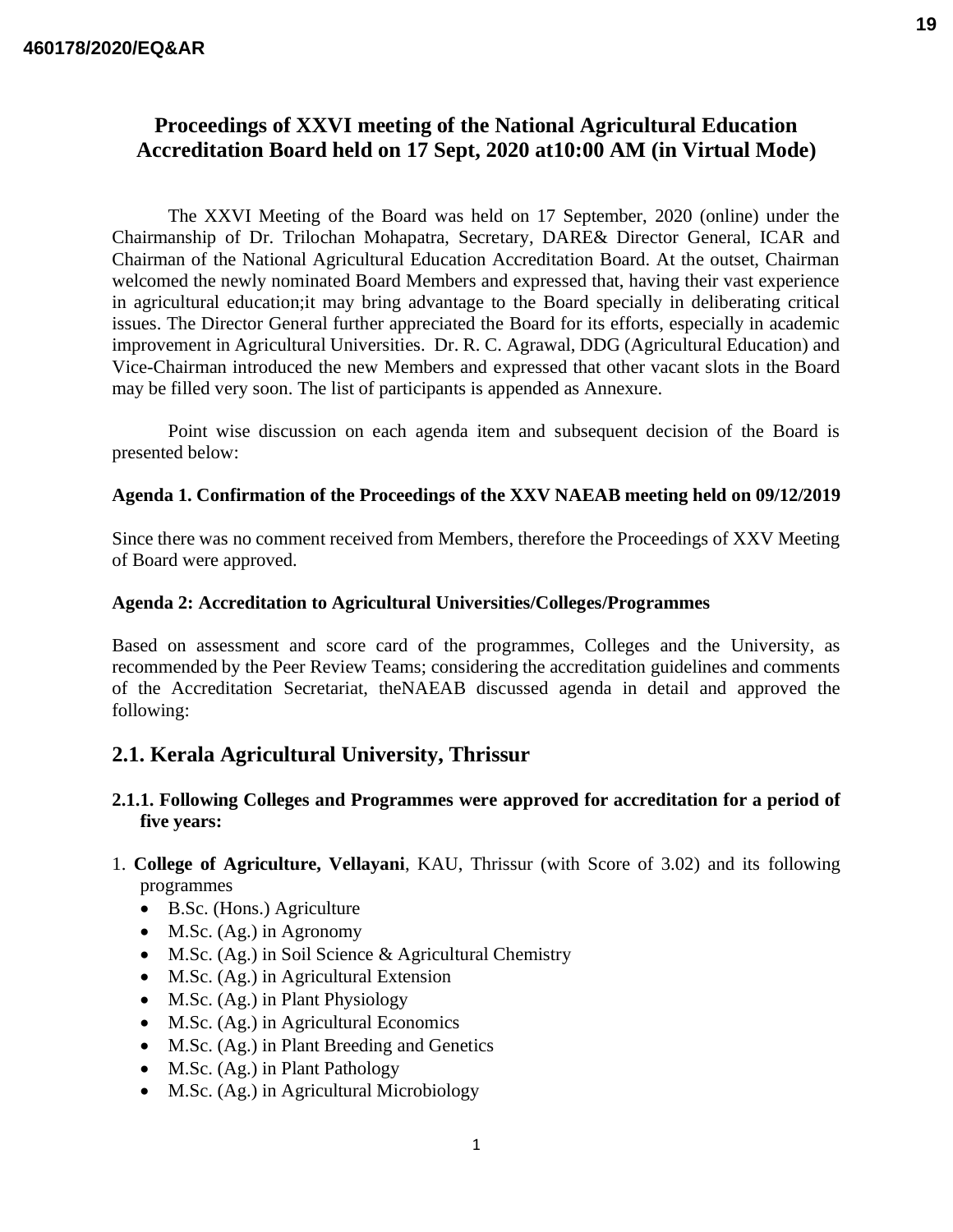- M.Sc. (Ag.) in Plant Biotechnology
- M.Sc. (Hort.) inVegetable Sciences
- M.Sc. (Hort.) in Post harvest Technology
- M.Sc. in Community Sciences
- M. Sc. in Agricultural Statistics
- Ph.D inAgronomy
- Ph.D inSoil Science & Agricultural Chemistry
- Ph.D inAgricultural Extension
- Ph.D inPlant Physiology
- Ph.D inAgricultural Economics
- Ph.D inPlant Breeding and Genetics
- Ph.D inPlant Pathology
- Ph.D inVegetable Science
- Ph.D inPost harvest Technology
- Ph.D inCommunity Sciences
- 2. **College of Agriculture, Padannakkad**, KAU, Thrissur (with Score of 3.10) and its following programmes
	- B.Sc. (Hons.) Agriculture
	- M.Sc. (Ag.) in Agronomy
	- M.Sc. (Ag.) in Soil Science & Agricultural Chemistry
	- M.Sc. (Ag.) in Plant Physiology
	- M.Sc. (Ag.) in Plant Breeding and Genetics
	- M.Sc. (Ag.) in Agricultural Entomology
	- M.Sc. (Ag.) in Plant Pathology
	- M.Sc. (Ag.) in Plant Biotechnology
	- M.SC. in Horticulture in Fruit Science
- 3. **College of Agriculture** (Formerly College of Horticulture and renamed after AC notification by KAU), Vellanikkara, KAU, Thrissur (with Score of 2.92) and its following programmes
	- B.Sc. (Hons.) Agriculture
	- M.Sc. (Ag.) inAgronomy
	- M.Sc. (Ag.) in Soil Science &Agricultural Chemistry
	- M.Sc. (Ag.) in Agricultural Extension
	- M.Sc. (Ag.) in Plant Physiology
	- M.Sc. (Ag.) in Agricultural Economics
	- M.Sc. (Ag.) in Plant Breeding and Genetics
	- M.Sc. (Ag.) in Agricultural Entomology
	- M.Sc. (Ag.) in Plant Pathology
	- M.Sc. (Ag.) in Agricultural Statistics
	- M.Sc. (Ag.) in Agricultural Microbiology
	- M.Sc. (Ag.) in Plant Biotechnology
	- M.Sc. (Ag.) in Agricultural Meteorology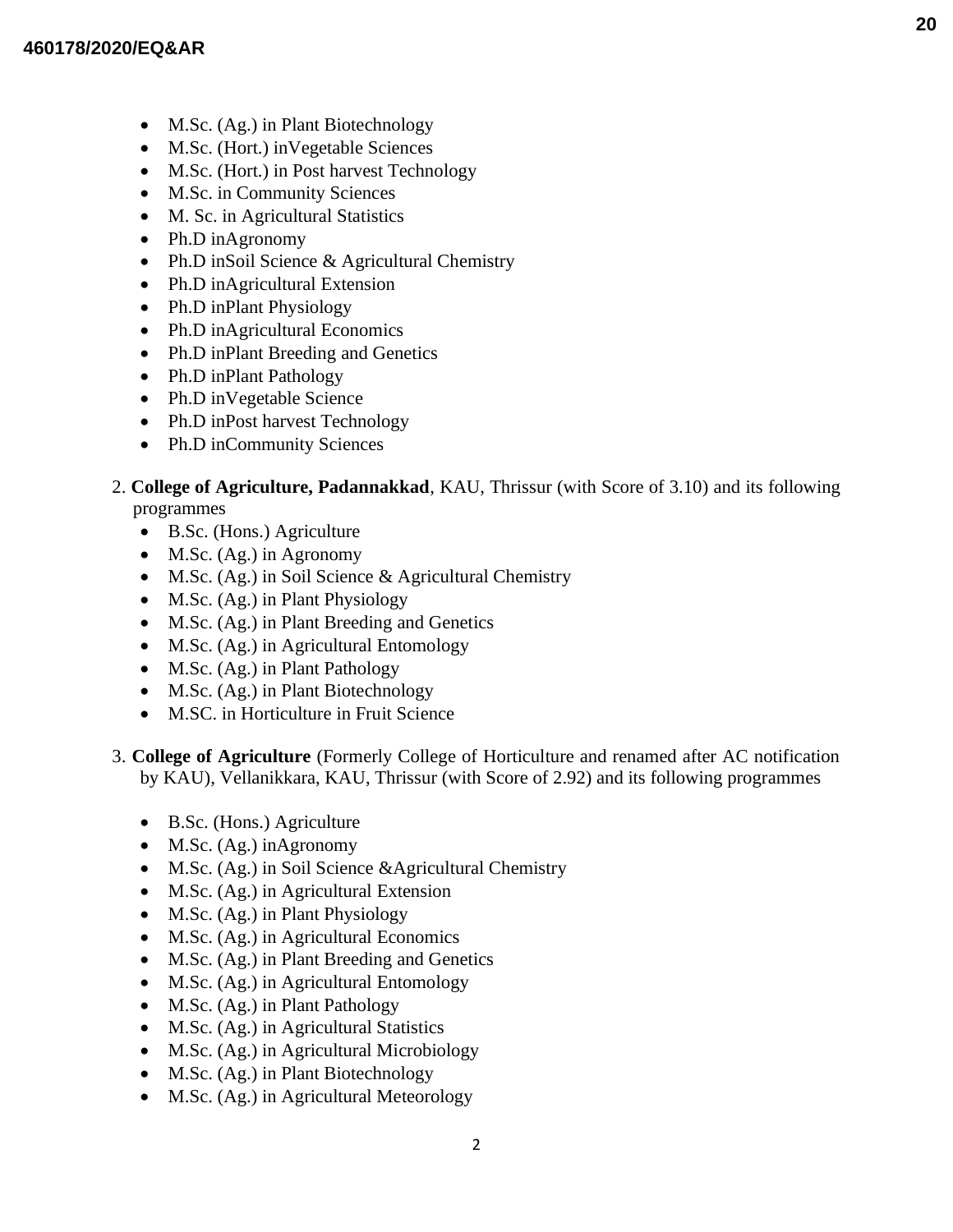- M.Sc. (Ag.) in Seed Science & Technology
- M.Sc. (Hort.) in Plantation Crops & Spices
- M.Sc. (Hort.) in Vegetable Science
- M.Sc. (Hort.) in Fruit Science
- M.Sc. (Hort.) in Floriculture & Landscaping
- M.Sc. (Hort.) in Postharvest Technology
- M.Sc. in Community Sciences
- Ph.D inAgronomy
- Ph.D in Soil Science & Agricultural Chemistry
- Ph.D in Agricultural Extension
- Ph.D in Plant Physiology
- Ph.D in Agricultural Economics
- Ph.D in Plant Breeding and Genetics
- Ph.D in Agricultural Entomology
- Ph.D in Plant Pathology
- Ph.D in Agricultural Microbiology
- Ph.D in Plant Biotechnology
- Ph.D in Community Sciences
- Ph.D in Plantation Crops & Spices
- Ph.D in vegetable Science
- Ph.D in Fruit Science
- Ph.D in Floriculture & Landscaping
- Ph.D in Post harvest Technology
- 4. **Kelappaji College of Agricultural Engineering & Technology**, Tavanur, KAU, Thrissur (with Score of 2.86) and its following programmes
	- B.Tech. (Agricultural Engineering)
	- M.Tech. (Agri. Eng.) inFarm Machinery and Power
	- M.Tech. (Agri. Eng.) in Soil & Water Engineering
	- M.Tech. (Agri. Eng.) inProcessing & Food Engineering
	- Ph.D inFarm power Machinery
	- Ph.D inSoil & Water Engineering

## 5. **College of Forestry, Vellanikkara**, KAU, Thrissur (with Score of 2.99) and its following programmes

- B.Sc. (Hons.)Forestry
- M.Sc. (Forestry) inSilviculture & Agroforestry
- M.Sc. (Forestry) inNatural Resource Management
- M.Sc. (Forestry) in Wildlife Science
- M.Sc. (Forestry) inForest Biology & Tree Improvement
- M.Sc. (Forestry) in Forest Products & Utilization
- Ph.D inSilviculture & Agroforestry
- Ph.D in Natural Resource Management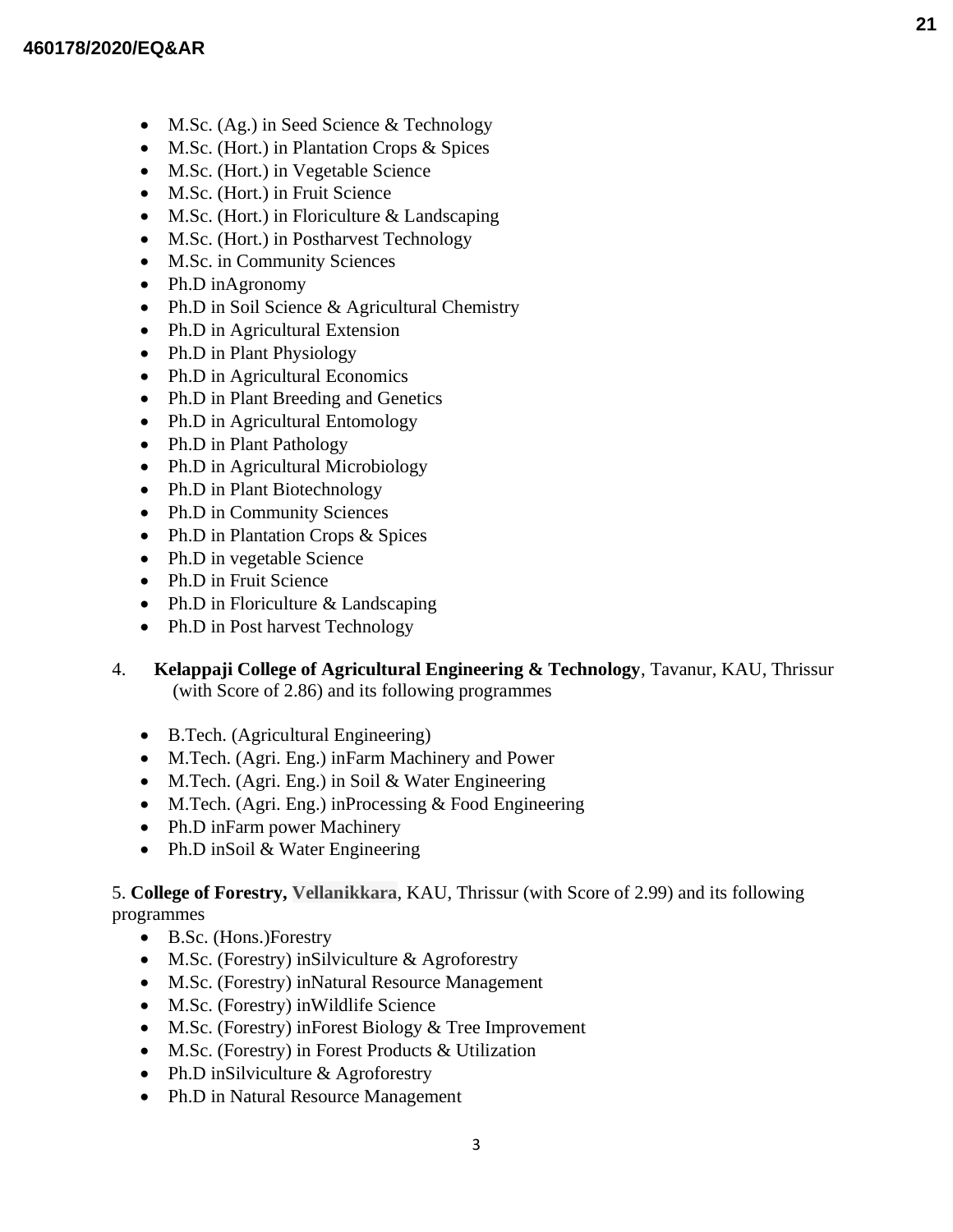- Ph.D in Wildlife Science
- Ph.D in Forest Biology & Tree Improvement
- Ph.D in Forest Products & Utilization & Management,
- 6. MBA in (Agri-business Management) in College of Co-Operation, Banking, Vellanikkara
- 2.1.2. Following Programmes/ Colleges in KAU, Thrissur **were notapproved for accreditation** on the ground of degreenomenclature(notadhering ICAR guidelines) and scoring less than 2.5 (bench mark for accreditation)
	- 1) M. Sc.(Ag) in Agricultural Entomology & Nematology in CoA, Vellayani
	- 2) M. Sc. (Hort) in Pomology & Floriculture in CoA, Vellayani
	- 3) Ph. D in Agricultural Entomology & Nematology in CoA, Vellayani
	- 4) Ph. D in Pomology & Floriculture in CoA, Vellayani
	- 5) B. Tech in Food Engineering in KCAE & T, Tanavur
	- 6) Ph. D in Processing & Food Engineering in KCAE & T, Tanavur
	- 7) College of Co-Operation, Banking & Management, Vellanikkara, KAU, Thrissur and its following programmes
		- B.Sc. (Hons.) Co-Operation & Banking
		- M.Sc. (C&B) in Rural Marketing Management
		- M.Sc. (C&B) in Rural Banking & Finance Management
		- M.Sc. (C&B) in Co-operative Management
		- Ph.D (C&B) in Rural Marketing Management
	- 8) Academy of Climate Change Adaption Education Sit Research Vellanikkara, KAU, Thrissur and its following programmes
		- B.Sc. (Integrated) Climate Change Adaptation
		- M.Sc. (Integrated) Climate Change Adaptation
		- 9) Integrated B.Sc. and M. Sc. programmes in Biotechnology

## **2.1.3 KAU, Thrissur was approved for accreditation for a period of five years with scoring of 2.90, equivalent to B Grade.**

## **2.2. University of Horticultural Science, Bagalkot**

Based on assessment and score card of the programmes, Colleges and the University, as recommended by the Peer Review Teams; considering guidelines and comments of the Accreditation Secretariat, theNAEAB discussed agenda and approved the following:

## **2.2.1. Following Colleges and Programmes were approved for accreditation for a period of five years:**

### **1. KRC, College of Horticulture, Arabhavi**(with Score of 2.70) and its following programmes

- B.Sc. (Horticulture)
- M.Sc. (Horticulture) in Floriculture and Landscape Architecture
- M.Sc. (Horticulture) in Plantation, Spices, Medicinal and Aromatic Crops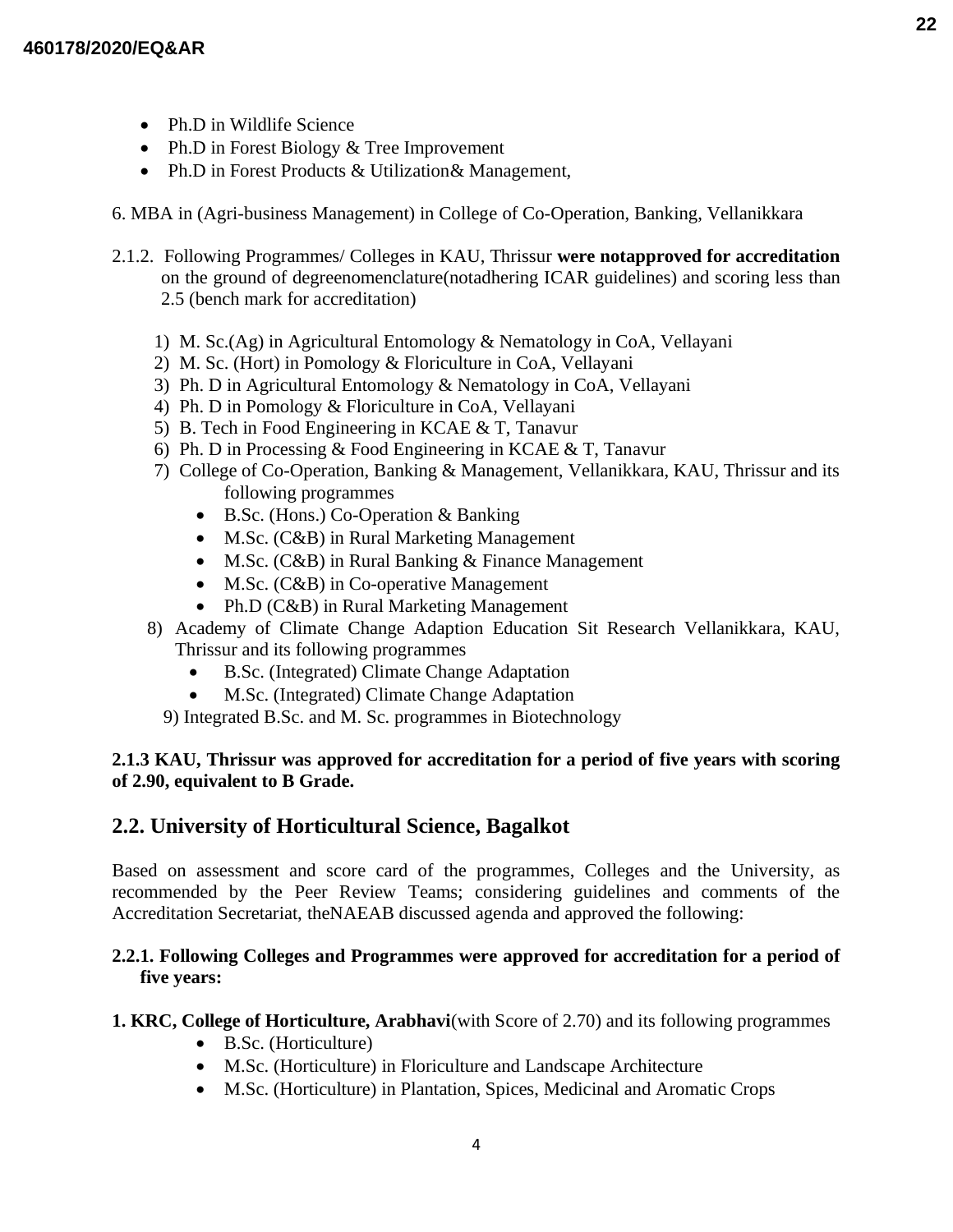- M.Sc. (Horticulture) in Vegetable Sciences
- M.Sc. (Horticulture) in Fruit Science
- Ph.D. in Floriculture and Land Scape Architecture
- Ph.D. in Vegetable Sciences
- **2. College of Horticulture, Bengaluru**(with Score of 3.05) and its following programmes
	- M.Sc.(Horticulture) in Floriculture and Land Scape Architecture
	- M.Sc. (Horticulture) in Plantation, Spices, Medicinal and Aromatic Crops
	- M.Sc. (Horticulture) in Vegetable Sciences
	- M.Sc. (Horticulture) in Fruit Science
	- Ph.D in Plantation, Spices, Medicinal and Aromatic Crops
	- Ph.D in Vegetable Sciences
	- Ph.D in Fruit Science
- **3. COH, Bagalkot**(with Score of 2.97) and its following programmes
	- B.Sc.(Horticlture)
	- M.Sc.(Horticulture) in Floriculture and Land Scape Architecture
	- M.Sc.(Horticulture) in Plantation, Spices, Medicinal and Aromatic Crops
	- M.Sc.(Horticulture) in Vegetable Sciences
	- M.Sc.(Horticulture) in Fruit Science
	- Ph.D. in Plant Pathology
- **4. COH, Sirsi**(with Score of 2.98) and its following programmes
	- **a)** B.Sc.(Horticlture)
- **5. COH, Kolar**(with Score of 2.95) and its following programmes  **a)** B.Sc.(Horticlture)
- **6. COH, Bidar**(with Score of 2.72) and its following programmes  **a)** B.Sc.(Horticlture)
- **7. COH, Munirabad**(with Score of 2.73) and its following programmes  **a)** B.Sc.(Horticlture)
- **8. COH, Mysuru**(with Score of 2.84) and its following programmes  **a)** B.Sc.(Horticlture)
- **2.2.2. The following degree programmes, across the Colleges, were not found eligible for accreditation on the ground that degree nomenclature is not as per the ICAR guidelines.**
	- M.Sc. (Hort.) in Entomology in COH, Bagalkot, COH, Bangaluru and KRCCH, Arabhavi
	- M.Sc. (Hort.) in Plant Pathology in COH, Bagalkot, COH, Bangaluru and KRCCH, Arabhavi
	- M.Sc. (Hort.) in Soil Science and Agricultural Chemistry in COH, Bagalkot, COH, Bangaluru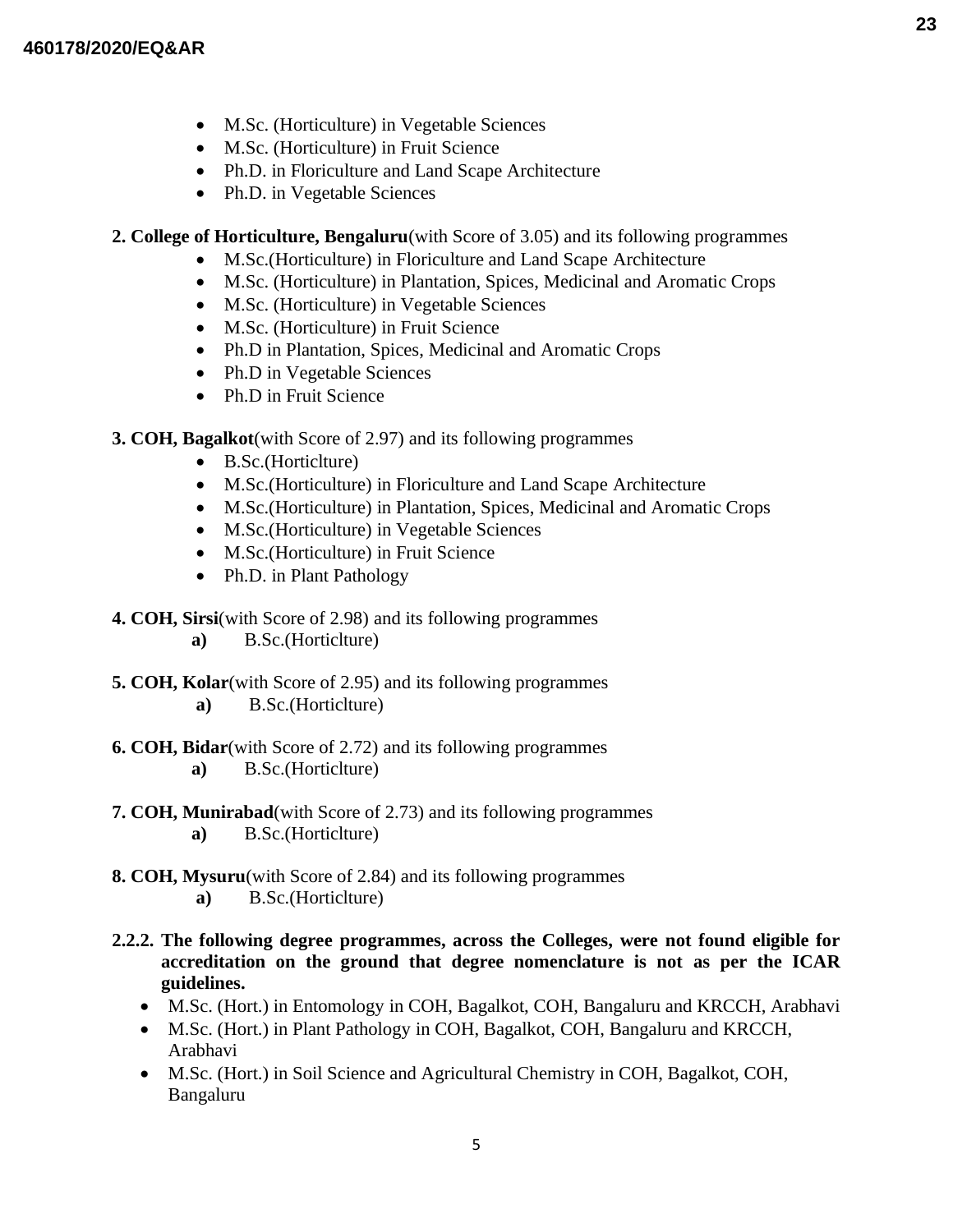- M.Sc. (Hort.) in Genetics and Plant Breeding in COH, Bagalkot, COH, Bangaluru and KRCCH, Arabhavi
- M.Sc. (Hort.) in Plant Biotechnology in COH, Bagalkot, COH, Bangaluru and KRCCH, Arabhavi
- M.Sc. (Hort.) inPost Harvest Technology in COH, Bagalkot, COH, Bangaluru and KRCCH, Arabhavi
- Ph. D programmes (other than listed in S.No. 2.2. C1, 2.2 C2 and 2.2 C3) were not eligible for accreditation as their first batch is still to come out.

## **2.2.3. University of Horticultural Sciences, Bagalkotwas approved for accreditation for a period of Five years with score of 2.82 equivalent to Grade B.**

# **2.3. Acharya Narendra Dev University of Agriculture &Technology, Kumarganj, Ajodhya**

Based on assessment and score card of the programmes, Colleges and the University, as recommended by the Peer Review Teams; considering guidelines of the Board and comments of the Accreditation Secretariat, the NAEAB discussed agenda and approved the following:

## **2.3.1. Following and Colleges and Programmes were approved for accreditation for a period of five years:**

- 1. **College of Agriculture**, ANDUAT Kumarganj, Ayodhya(with Score of 2.92)
	- B.Sc (Hons.) Agriculture
	- M.Sc. Agriculture inAgriculture Agronomy
	- M.Sc. Agriculture in Agriculture Biochemistry
	- M.Sc. Agriculture in Agriculture Economics
	- M.Sc. Agriculture in Agriculture Meteorology
	- M.Sc. Agriculture in Agriculture Statistics
	- M.Sc. Agriculture in Agriculture Crop Physiology
	- M.Sc. Agriculture in Agriculture Entomology
	- M.Sc. Agriculture in Agriculture Extension Education
	- M.Sc. Agriculture in Genetics & Plant Breeding
	- M.Sc. Agriculture in Plant Molecular Biology and Genetic Engineering
	- M.Sc. Agriculture in Agriculture Plant Pathology
	- M.Sc. Agriculture in Agriculture Chemistry
	- Ph.D. in Agriculture Agronomy
	- Ph.D. in Agriculture Biochemistry
	- Ph.D. in Agriculture Economics
	- Ph.D. in Agriculture Meteorology
	- Ph.D. in Agriculture Statistics
	- Ph.D. in Agriculture Crop Physiology
	- Ph.D. in Agriculture Entomology
	- Ph.D. in Agriculture Extension Education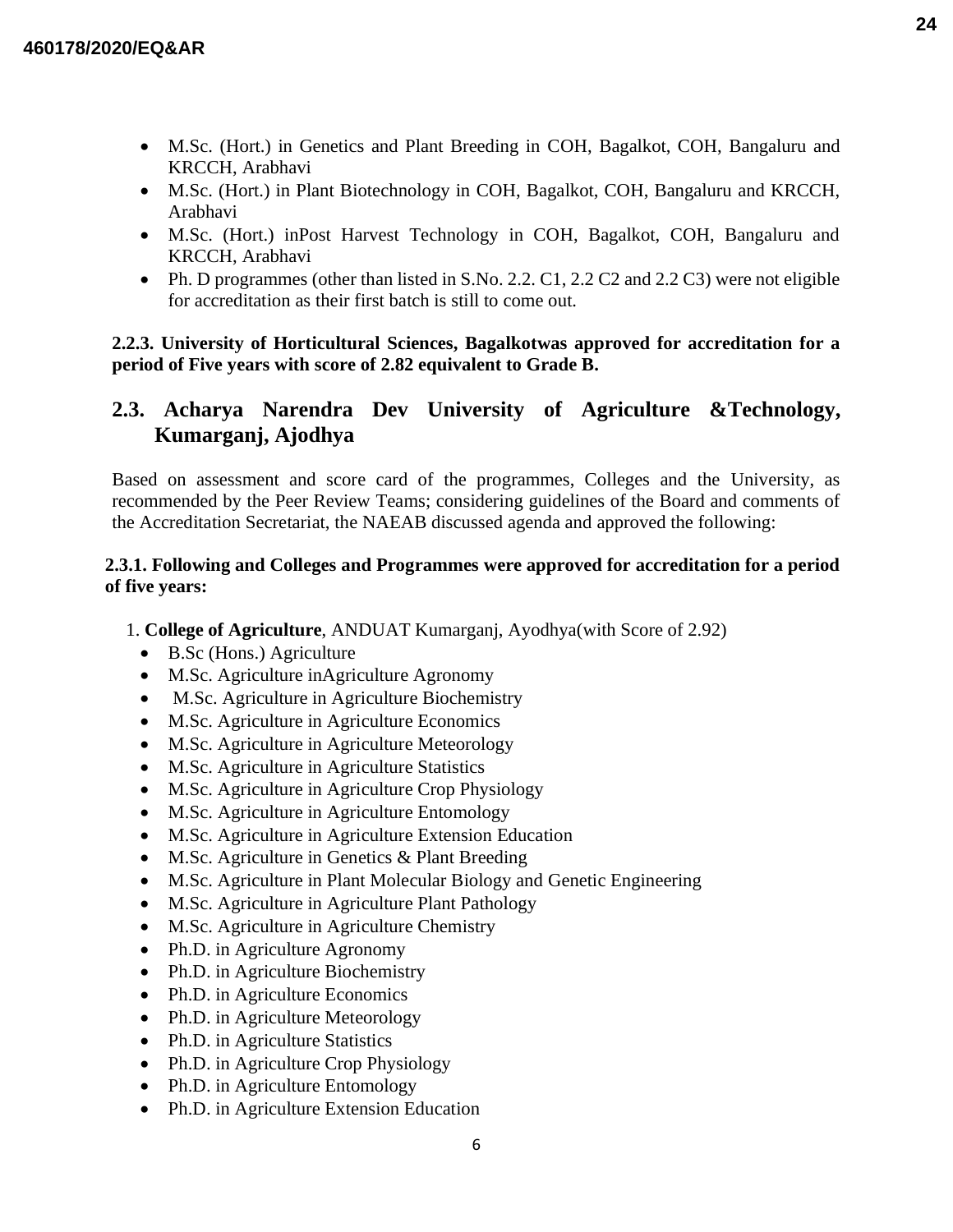- Ph.D. in Agriculture Genetics & Plant Breeding
- Ph.D. in Agriculture Plant Molecular Biology and Genetic Engineering
- Ph.D. in Agriculture Plant Pathology
- Ph.D. in Agriculture Chemistry

## 2. **College of Horticulture and Forestry**, ANDUAT Kumarganj, Ayodhya(with Score of 2.83)

- B.Sc (Hons.) Horticulture
- M.Sc. Horticulture in Fruit Science
- M.Sc. Horticulture in Vegetable Science
- Ph.D. Horticulture in Vegetable Science

#### 3. **College of Veterinary Sciences and Animal Husbandry**, Kumarganj, Ayodhya (with Score of 2.93)

- $\bullet$  B.V.Sc. & A.H.
- M.V.Sc. inAnimal Genetics and Breeding
- M.V.Sc. in Animal Nutrition
- M.V.Sc. in Live Stock Production and Management
- M.V.Sc. in Veterinary and Animal Husbandry
- M.V.Sc. in Extension Education
- M.V.Sc. in Veterinary Biochemistry
- M.V.Sc. in Veterinary Gynaecology and Obstetrics
- M.V.Sc. in Veterinary Medicines
- M.V.Sc. in Veterinary Microbiology
- M.V.Sc. in Veterinary Pathology
- M.V.Sc. in Veterinary Pharmacology and Toxicology
- M.V.Sc. inVeterinary Public Health and Epidemiology
- M.V.Sc. in Veterinary Surgery and Radiology
- M.V.Sc. in Veterinary Parasitology
- M.V.Sc. in Veterinary Anatomy and Histology
- M.V.Sc. in live Stock Product Management
- Ph.D. Animal Nutrition

## **2.3.2. Following Programmes were not eligible for accreditation as these could not score 2.50 (bench mark score for accreditation)**

- a. B.Sc (Hons.) Home Sciencein the College of Home Science, ANDUAT Kumarganj, Ayodhya
- b. B.Tech. Programme in Mahamaya College of Agriculture Engineering & Technology, Ambedkarnagar
- c. B. F. Sc. programmein College of Fisheries, ANDUAT Kumarganj, Ayodhya
- d. Ph.D. in Pharmacologyand Toxicology in College of Veterinary Sciences and Animal Husbandry
- 2.3.3. College of Home Science/Community Science, College of Fisheries and Mahamaya College of Agriculture Engineering & Technology, Akbarpur were not approved as their UG programmes were not eligible for accreditation.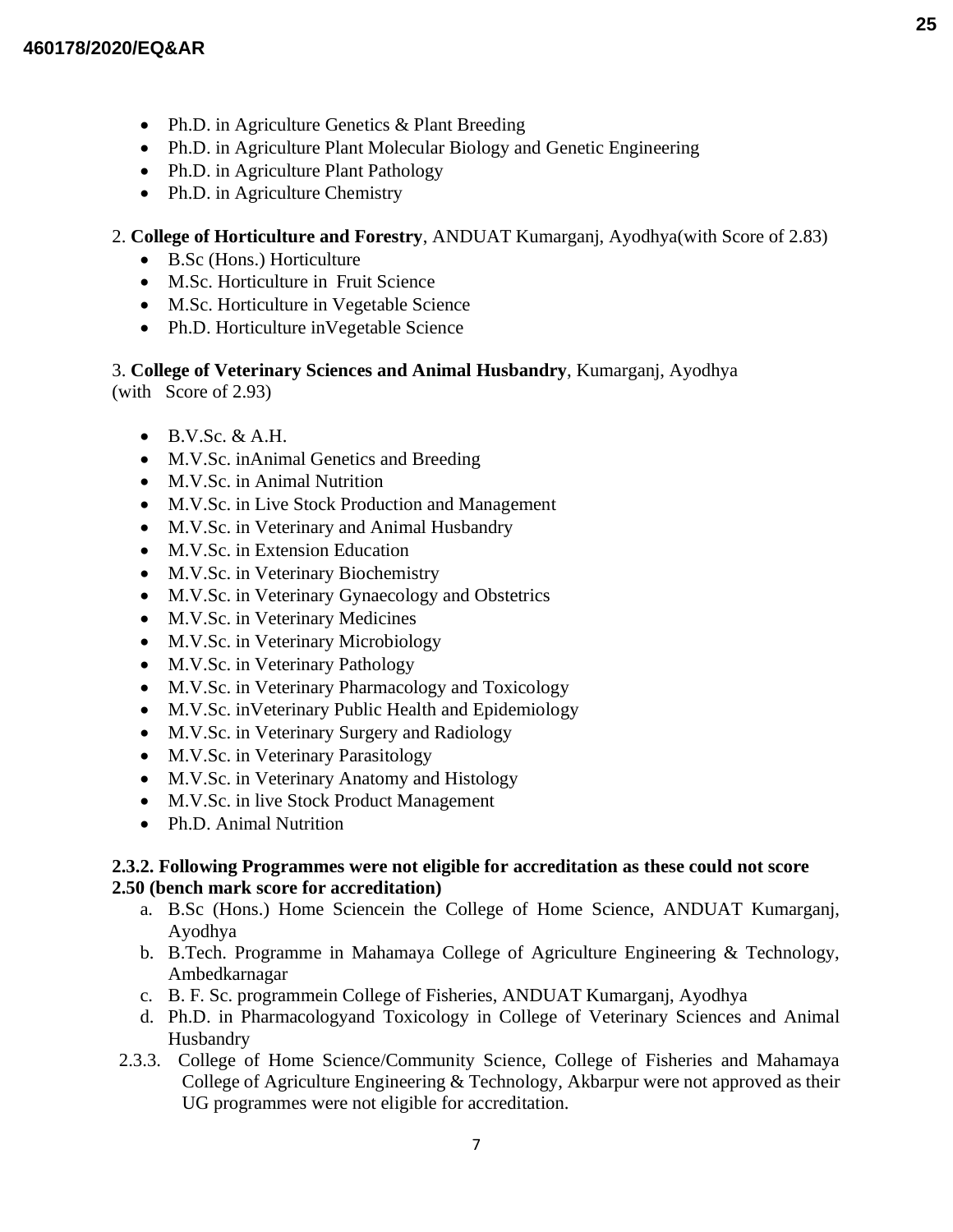**2.3.4 ANDUAT, Kumarganj, Ayodhyawas approved for accreditation for a period of five years with a score of 2.82 equivalent to B grade.**

## **2.4. B.Sc.(Hons) Agricultureprogramme in Jagannath University, Jaipur**

B.Sc. (Hons) Agriculture**was notapprovedfor accreditation**because its score card 2.28 was less than 2.50 (bench mark for accreditation).

# **Agenda 3. Action Taken Report on the recommendations of XXV Board Meeting/ Governing Body recommendations.**

### **3.1 Appeal Committee proceedings**

Three Universities namely CSKHPKV, Palampur, PVNTUV, Hyderabad and SKRAU, Bikaner have sent an appeal requesting to review their accreditation status. Accordingly, as per guidelines a three-memberCommittee has been constituted to review the same and following recommendationswere offered by the Appeal Committee.

**3.1.1 CSKHPKV, Palampur** has made an appeal against the Grading of the University and reconsideration of accreditation of some of its Master degree programme in the college of Veterinary Science.However, after thorough review it was observed that the university could not offer convincing clarifications through additional information as also interaction with the university designated officer before the Committee. Thus, the assessment of Peer Review Team based on Self Study Reports and verification together with interaction at site was found to be fair and reasonable. The assessment of PRT at site was already agreed and signed by the university authority. Despite this finding, the Appeal Committee reexamined the score card in response to the assessment by the PRT and did not observe any convincing ground for changing the decision of the PRT. The appeal in the case is, therefore, disposed of.

**3.1.2 VNTVU, Hyderabad**, has made an appeal for reviewing of accreditation for MVSc and Ph.Dprogramme in Animal Nutrition, College of Veterinary Science Hyderabad. The committee carefully examined the appeal together with assessment by the PRT and subsequent scoring based on assessment but could not find clear and convincing evidences that the PRT has erred in making its recommendations. The appeal does not force for reconsideration of the matter. The appeal is, therefore, disposedof.

**3.1.3 SKRAU, Bikaner** has sent an appeal for reviewing of accreditation of Institute of Agricultural Business Management, Ph.DAgricultural Business Management, Ph.D(Home Science) Foods and Nutrition and Extension Education and Communication Management programme not accredited by the PRT. The Committee re-examined and discussed different parameters butnoticed that the PRT has not erred either in assessment or in scoring. Thus, the appeal does not merit reconsideration. The appeal is, therefore, disposed of by the Committee.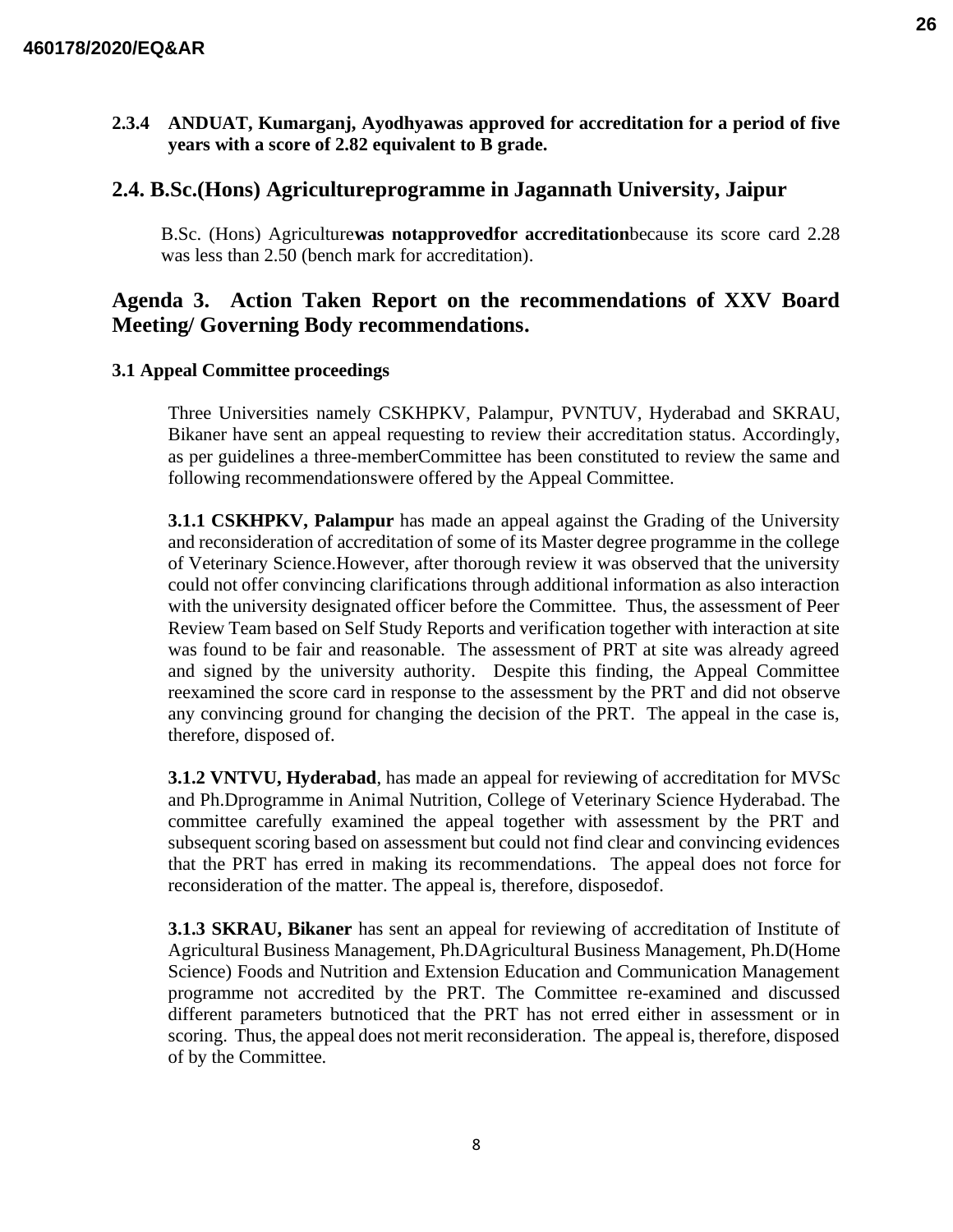**3.1.4 The Board discussed the above recommendations made by the Appeal Committee in the line of pertinent guidelines and approved recommendations of Appeal Committee as under 3.1.1, 3.1.2 and 3.1.3.** 

## **3.2. Decision on initial date and period of accreditation**

3.2.1 In the Proceedings of the XXV meeting of the Board held on 9th December, 2019 recommended that the accreditation date for the universities seeking re-accreditation, to maintain the continuity, the period of accreditation shall be from the  $1<sup>st</sup>$  April in the respective financial year, irrespective of any date of the Board Meeting conducted during the same financial year. The period for newly accredited universities shall be from the date of Board meeting conducted for approval. However, Board recommended to put up an agenda item in the Governing Body Meeting.

3.2.2 On the basis of proceeding the matter was sent as an Agenda in  $249<sup>th</sup>$  GB and the decision of GB is as under:

*Governing Body took note of the Proceedings of the XXV meeting of the National Agricultural Education Accreditation Board (NAEB) held on 9th December, 2019. the proposal related to fixing of date from 1st April of the respective financial year) for the universities/colleges seeking re-accreditation, was discussed in detail. The GB emphasized that system needed to be reviewed and directed to discuss it in the next meeting of the NAEB. The GB also empowered the Chairman to approve the decision taken in this regard in the NAEAB's next meeting*

- 3.2.3. Board discussed the agenda in detail and decided that
	- **(a)** If the Agricultural University/College/Programme has been accredited by the Board and submitted application for its re-accreditation, in such case
		- i. If the university submits application (LoI/IEA/SoC) before its **end date** of Accreditation period, the next date for accreditation will be granted in continuation with the previous accreditation, irrespective of the date of decision for re-accreditation by the Board.
		- ii. If the university submits application (LoI/IEA/SoC) after its **end date** of accreditation period, the next date for accreditation will be granted by the NAEAB with the date of application received in the Board Secretariat.
	- (b) For new applicants, date of accreditation will be granted effective from the date of

Board meeting.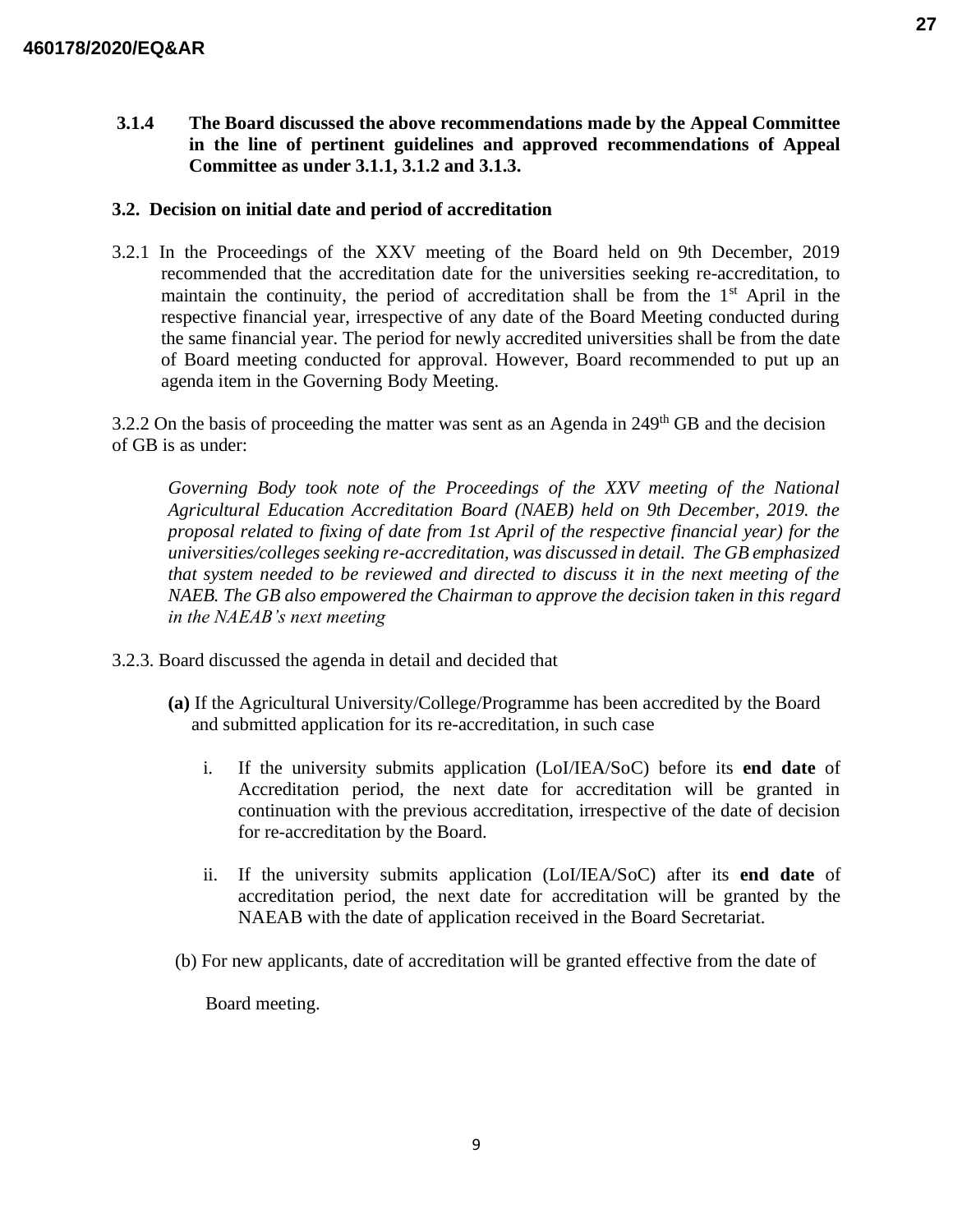## **3.3 Development and implementation of online portal for accreditation.**

- 1. It is to submit that ICAR accreditation to Higher Agricultural Educational Institutions is being granted based on well-defined criteria mentioned in the Guidelines published in 2016. In the process, the first step is to submission of LoI, IEA and Compliance by the Registrar of the degree awarding university and subsequent examination of these documents at accreditation secretariat and approval to submit Self Study Report by the applicant university/college.
- 2. A committee of experts was constituted to develop/implement the online process of receiving and examining LoI/IEA/Compliance and inviting Universities to submit SSRs.
	- a. In association with NAHEP (to bear cost and maintenance of portal), IASRI, New Delhi developed the portal **https://accreditation.icar.gov.in/**
	- b. Standard Operating Procedure for this portal along with following three Manuals were also developed and tested
		- i. User Manual for NAEAB Secretariat,
		- ii. User Manual for NAEAB Regional Centre
		- iii. User Manual for Registrar of degree awarding University

## **3. The Board discussed and approved the above points (a) and (b). The Board directed that IASRI, New Delhi/NAHEP shall take care of security related issues.**

### **3.4. Strengthening of Board Secretariat**

- 1. Proceedings of XXV meeting of NAEAB desired thatthe Accreditation Cell shall be strengthened with staff, space and some sort of functional autonomy to address the work load, critical issues and transparency at all levels. One Officer shall be designated as Coordinator, Accreditation Cell to bring efficiency in coordination with Regional Centres and processing the proposals received for accreditation.Considering these, the Board approved the following:
	- a. Dr. K. P. Tripathi (Pr. Scientist) designated as Coordinator (Accreditation) on full time basis with a responsibility of functioning of Accreditation Secretariat, implementation of accreditation guidelines, processing of LoI/IEA/SSRs, work as link officer to coordinate with the Regional Centers of the Board, compliance of all Governing Body recommendations for NAEAB from time to time and stakeholders and assisting Secretary, NAEAB for other accreditation related works.
	- b. Placement of one CTO, two Office Assistants, one Research Associate and one Section Officer in Accreditation Secretariat.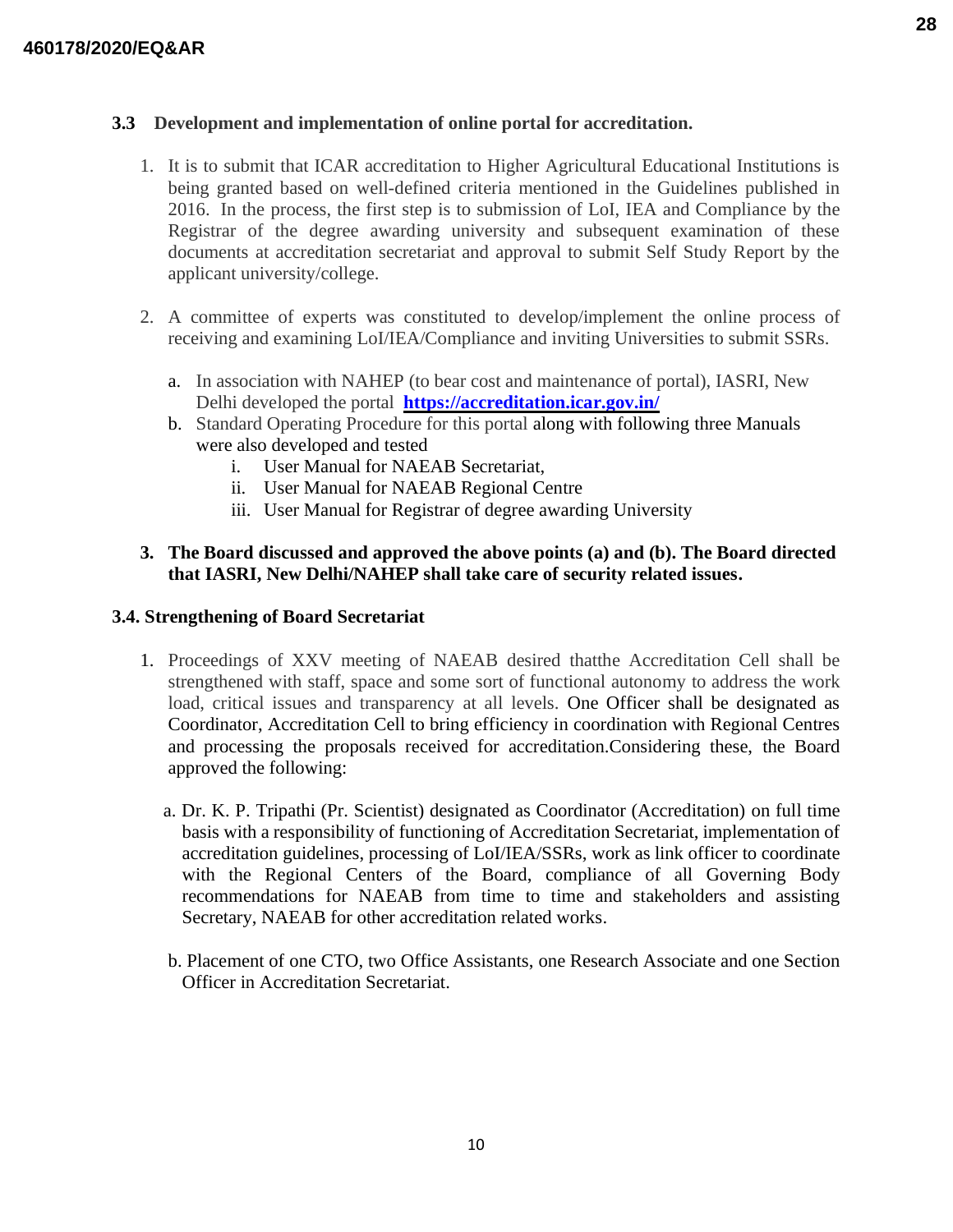## **3.5 Compliance on Governing Body recommendations for uploading student intake and faculty information on websites of both ICAR and Accredited Universities**

3.5.1 *The Governing Body of ICAR Society in its 247thmeeting held on 28th June 2019 suggested that for the sake of transparency and enabling the students and parents to take an informed decision, it is imperative to keep a check that there is no variation in data (number of students and faculty members etc.) from that on which Agricultural Universities/ Colleges have been accredited. Therefore, the University/College concerned should mandatorily upload data on ICAR website/portal and ICAR should also carry out mid-term review.* 

## **3.5.1. The following issues were placed before the Board with respect to incomplete information about progamme intake**

- 1. Out of total 73 Universities accredited so for, reply have been received from 58 universities. Among them, 23 universities replied according to format and reply from 35 universities are not according to format.
- 2. Fifteen Universities have not replied so for and did not submit intake data to the Board.
- 3. Seven Universities have increased intake over and above SSR data after getting ICAR accreditation

### **3.5.2 Remarks of the Board: Considering above and similar practices in other National Accreditation Agencies like NAAC, NBA, the Board decided the following:**

- 1) As per guiding principle, accreditation is granted based on the performance and facilities existing since last five years in the colleges and it is mandatory that the university shall maintain the same for next five year or till accreditation period. However, reasons cited by the University may not be appropriate to increase number of seats. Universities have substantially increased the intake after getting accreditation without informing ICAR, especially in UG programmes.
- 2) Minimum Requirements for Colleges as per Deans' Committee Report and guidelines for accreditation may not be adhered in such cases, if the seats are enhanced**. Hon'ble Supreme Court has also ruled in Petition to special leave to appeal no. 31813 of 2018 that it will also be ensured that the courses in the past met the minimum standards prescribed by ICAR**. It may be difficult to justify the high intake on websites of both University/ICAR for the use of stakeholders as per GB recommendations.
- **3.5.3. Considering above issues, the Board decided that an urgent review is required for such universities and Board should be apprised in the next meeting for appropriate decision like cancelling of accreditation or imposition of financial penalty. On cancellation of accreditation, if university applies again for accreditation from ICAR, a five-time accreditation fee over and above the normal fee, should be charged from such universities. Further, while issuing letter for accreditation, the necessary directives need to be given to adhere to the student intake and faculty strength. If the university desires to enhance the intake capacity, the prior approval of the Board is required.**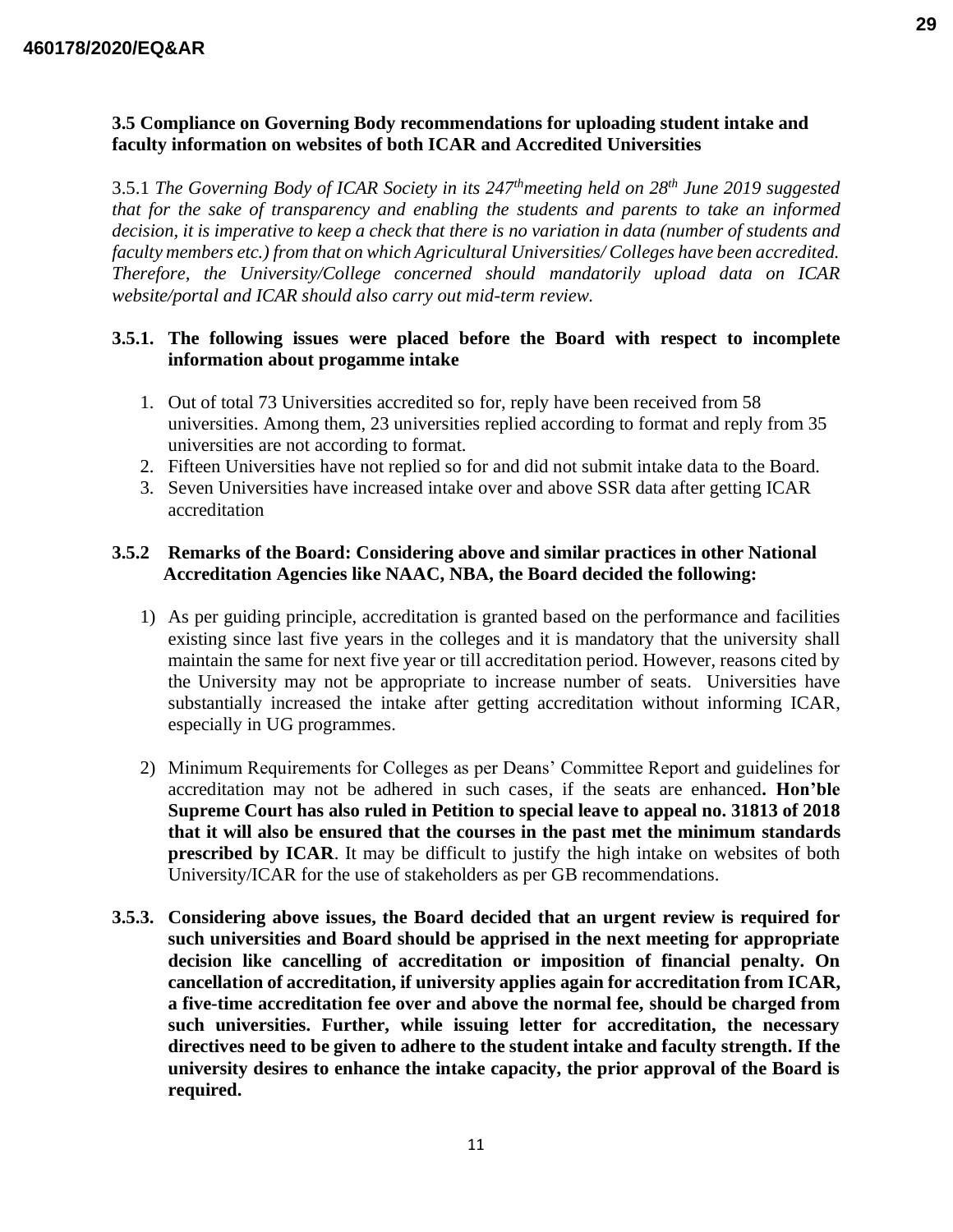## **4. Other Agenda**

## **4.1 Waiving off ICAR accreditation as a requirement for ICAR's AIEEA for students of first batch of ICAR non-accredited private agricultural colleges/AUs**

On the recommendation of Annual Conference of Vice Chancellors of Agricultural Universities held on April 10, 2020, through video conferencing under the chairmanship of Director General, ICAR and Secretary DARE the following agenda was put to the Board:

*It was decided that the accreditation of the new private colleges may be initiated before the first batchpasses out, so that students of these colleges are not at disadvantage. The matter needs to be taken up during the forthcoming meeting of Accreditation Board*.

- **a. Considering above, the Board decided that accreditation guidelines regarding criteria of eligibility shall remain the same.**
- **b. For the admission through AIEEA, the first batch students from newly established colleges, not having ICAR accreditation, may be allowed, with the condition that it will be applicable for first batch pass out students only in the current academic year. For the second batch students, accreditation is compulsory. It was clarified that the exemption is not applicable in subsequent years for those students who pass out in first batch.**
- **c. All admission guidelines through AIEEA should be applicable to both Private and Government Colleges**
- **d. An agenda in next GB of ICAR should be placed for consideration of above mentioned points b and c.**

## **4.2 On-line assessment of Self Study Reports by Peer Review Team under COVID 19 situation**

- A. In order to clear backlog of SSR verification by PRT to grant accreditation, in addition to the extant guidelines (Chapter 8 of Guidelines for Accreditation). **The following new arrangement for PRT** was considered by the Board:
	- 1. Constitution of PRT Committee and sharing of SSR soft copies with Members and Chairman.
	- 2. First meeting (online) for discussion on modalities for the process to conduct review and distribution of college wise work to Members for preparing assessment in the format to be provided by Accreditation Secretariat.
	- 3. All the member should prepare and share the draft assessment reports of the said college/programmes with list of "Critical points to be verified" among the team members via electronic mode.
	- 4. Second meeting of PRT with University/College to verify critical points and asses under virtual/physical mode.
	- 5. Third and final meeting of PRT to prepare Score Card and finalize the report under virtual meeting.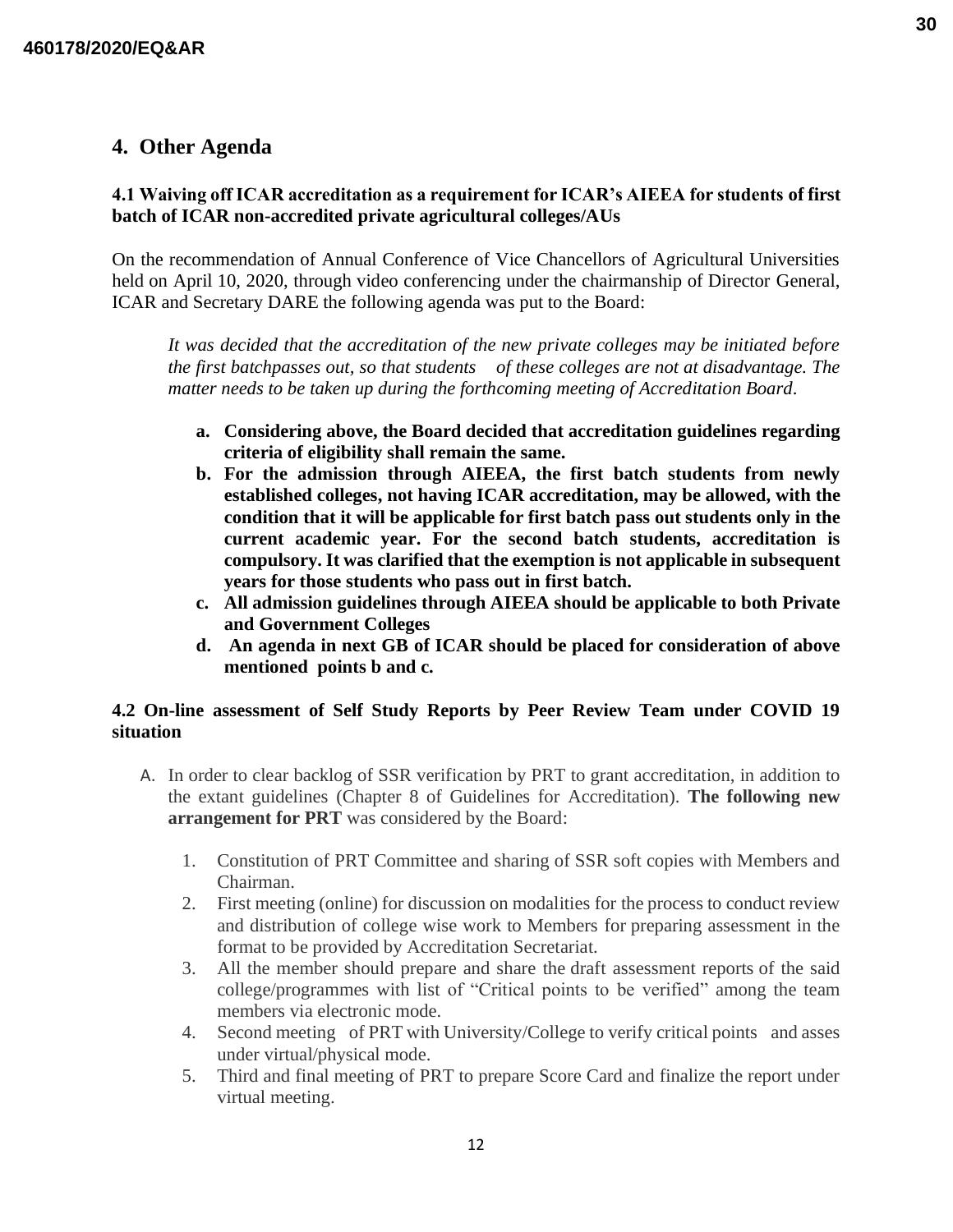- 6. Chairman, PRT will send Assessment Report to the Vice Chancellor/Dean of the College for vetting and signature.
- 7. PRT will put upscanned signature on all pages of Report (already signed by VC/Deans) including Score card and recommendation.
- **B. For the Agricultural Universities seeking accreditation, the above guideline should be applicable during the pandemic period. For new Colleges, verification of SSRs by using appropriate Digital Platforms should be arranged. Documentation and recording of all the Proceedings during online assessment should be ensured.**

### **4.3 Extending accreditation of universities**

The following universities have requested to extend accreditation of these universities beyond March 2020 considering the prevalent Covid 19 situation

- i. TANVASU, Chennai
- ii. BAU, Sabour
- iii. JNKVV, Jabalpur:-

*It was informed that the Governing Body of ICAR in its 246th meeting approved the student allotment under AIEEE to those agricultural universities whose accreditation period ends in the March month of the year, provided their accreditation process has already been started.*

#### **4.4 New Revolving fund scheme for Accreditation**

- 1. The Board Secretariat has received more than 2.5 Cr accreditation fee so for. This fund being deposited in the ICAR account as per the decision taken in 242 GB Meeting. It is to submit that cost of TA/DA/ Sitting Allowance is being presently met from the component" Accreditation" under "Educational Quality and Reforms" of scheme "Development and strengthening of Agricultural Education in India".
- 2. It is being realized that Board Secretariat should have revolving fund under its operation to support various activities including engagement of contractual staff for different supportive works, maintenance of online accreditation portal, to support Regional Centers to meet contingency and manpower requirement during time of examination of SSRs and other contingent works in the Secretariat. Revolving fund to be created out of accreditation fee received.
- *3. Considering above, the Board approved to put up agenda for consideration in the next Governing Body Meeting for consideration of Revolving Fund Scheme for Accreditation Secretariat.*

#### **4.5 Enhancement of accreditation fee**

1. It has been realized that the present rate of Accreditation Fees as approved in 242 GB is 6 Lakhs, 3 Lakhs, 2 Lakhs respectively for University, College and Programmeis lower on the count of increased travel cost of PRT members. In order to support Accreditation Secretariat in terms of staff, contingency and other expenditure, it is necessary to enhance accreditation fee as per following proposal.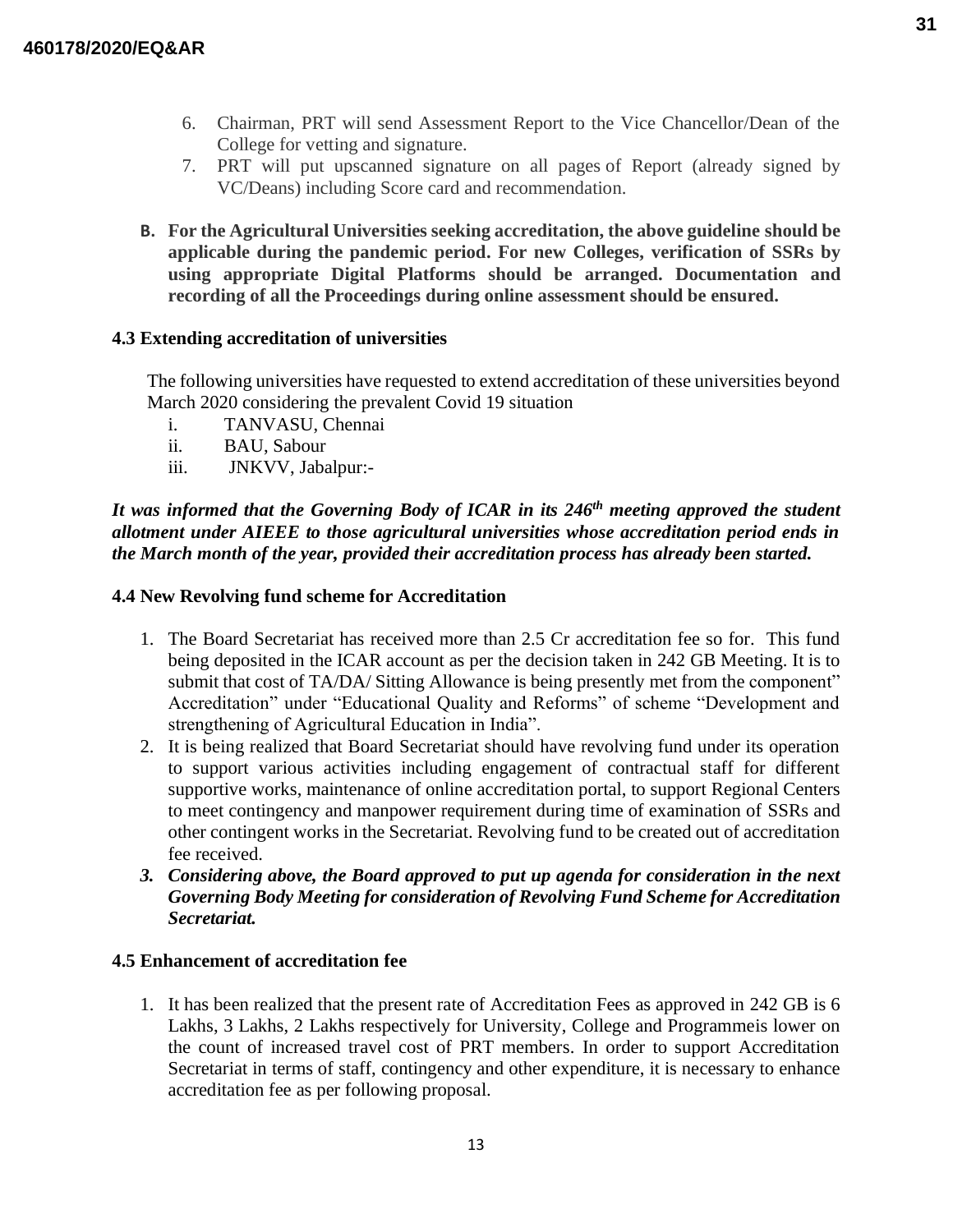*2. Instead of enhancing the amount of accreditation fee, the Board decided that applicant universities should bear the cost of Travel and Sitting Allowances for Peer Review Team in addition to existing local transport, boarding and lodging.*

## *3. An agenda for this purpose should be placed in next GB for its consideration.*

4.6 The meeting ended with the vote of thanks to the Chair.